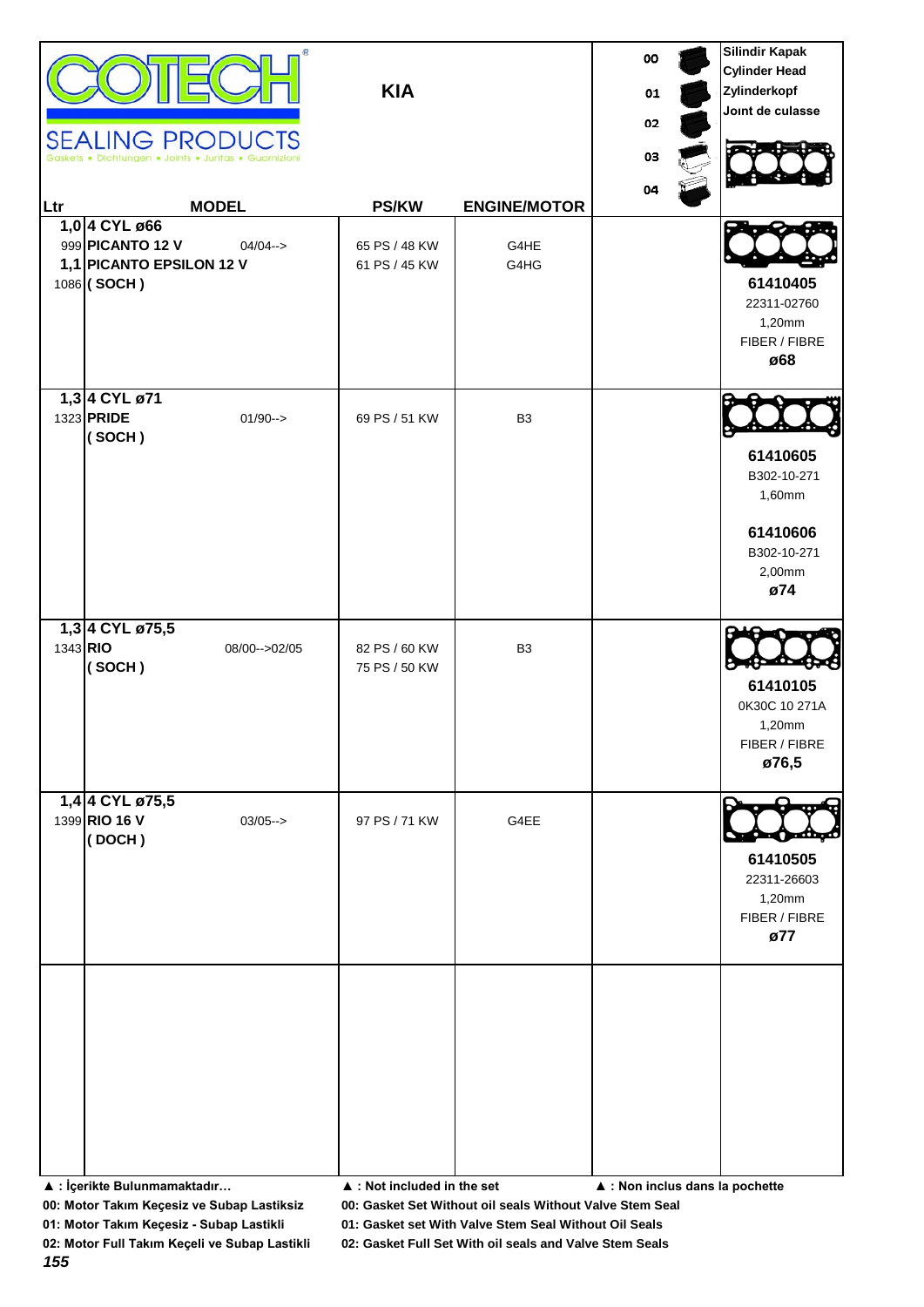| Subap Kapak                     | Karter         | <b>Emme Manifold</b>          | Egzoz Manifold               | Eksoz Boğaz                | Supap Keçesi     |  |
|---------------------------------|----------------|-------------------------------|------------------------------|----------------------------|------------------|--|
| Valve Cover Gasket Oil Pan      |                | <b>Intake Manifold</b>        | <b>Exhaust Manifold</b>      | <b>Exhaust Pipe</b>        | Valve Stem Seal  |  |
| Zylinderkopfhaube               | Ölwanne        | Ansaug                        | Auspuffkrümmer               | <b>Auspuff Kehle</b>       | Ventilschaft     |  |
| Couvre-culbut.                  | Carter d'huile | Admission                     | Collecteur                   |                            | Queue de soupape |  |
|                                 |                | $\mathbf{v}$                  | D'echappement<br>$\log_{10}$ |                            |                  |  |
|                                 |                |                               |                              |                            |                  |  |
|                                 |                |                               |                              |                            |                  |  |
|                                 |                |                               |                              |                            |                  |  |
|                                 |                |                               |                              |                            |                  |  |
|                                 |                |                               |                              |                            |                  |  |
| $\blacksquare$ : Delik - Çentik |                | $\blacksquare$ : Hole - Notch |                              | <b>M</b> : Trou - Entaille |                  |  |

NOT: Katalogdaki Orijinal Kodlar Referans Amacıyla Kullanılmıştır.Lütfen COTECH Kodlarını Kullanınız. Original codes used for reference only.Please use COTECH codes for orders. 156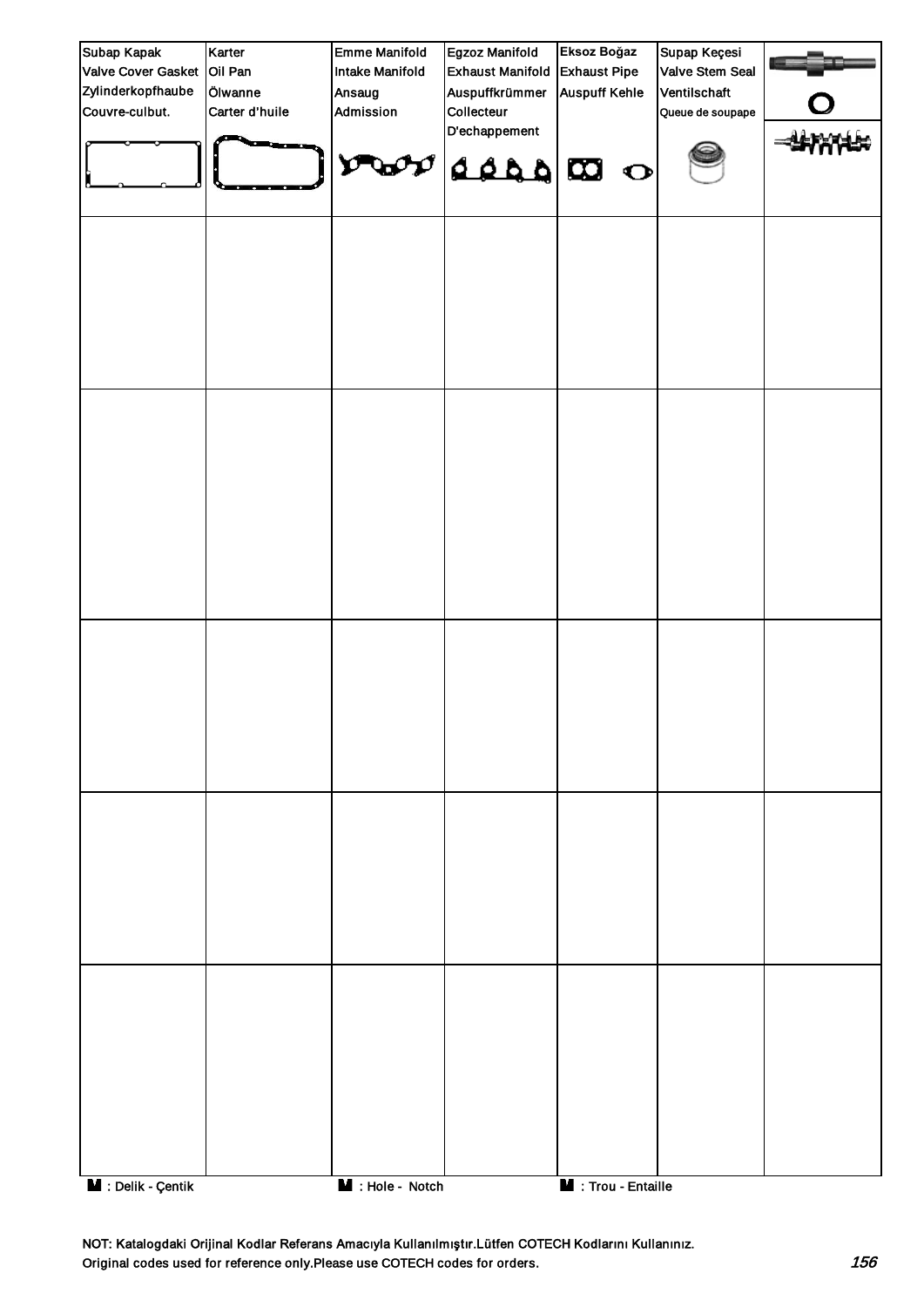|     | <b>SEALING PRODUCTS</b>                                                                |                  | <b>KIA</b>     |                      | 00<br>01<br>02<br>03 | <b>Silindir Kapak</b><br><b>Cylinder Head</b><br>Zylinderkopf<br>Joint de culasse |
|-----|----------------------------------------------------------------------------------------|------------------|----------------|----------------------|----------------------|-----------------------------------------------------------------------------------|
| Ltr |                                                                                        | <b>MODEL</b>     | <b>PS/KW</b>   | <b>ENGINE/MOTOR</b>  | 04                   |                                                                                   |
|     | 1,4 4 CYL ø77mm<br>1396 CEE'D<br><b>PRO CEE'D</b>                                      | 12/06-->08/08    | 109 PS / 80 KW | G4FA                 |                      |                                                                                   |
|     |                                                                                        |                  |                |                      |                      | 61510105<br>22311-2B000<br>1,20mm<br>FIBER/FIBRE<br>ø78,5                         |
|     | 1,4 4 CYL ø77mm<br>1396 CEE'D<br><b>PRO CEE'D</b>                                      | $09/08--$        | 109 PS / 80 KW | G4FA                 |                      | 61510106                                                                          |
|     | 1,5 4 CYL ø75,5                                                                        |                  |                |                      |                      | 22311-2B003<br>1,20mm<br>FIBER / FIBRE<br>ø78,5                                   |
|     | 1493 RIO 16 V<br>(DOCH)                                                                | 09/02 -- > 02/05 | 97 PS / 71 KW  | A3E<br><b>B3 16V</b> |                      | 61410205<br>0K30E1 10 271A<br>1,20mm<br>FIBER / FIBRE<br>ø76,5                    |
|     | 1,5 4 CYL ø78<br>1498 SEPHIA<br><b>AVELLA</b><br><b>LEO</b><br><b>MENTOR</b><br>(SOCH) | 02/96-->10/97    | 80 PS / 59 KW  | B <sub>5</sub>       |                      | <b>Broadway</b><br>8≍9<br>61480205<br>0B61L10271A<br>1,30mm<br>ø79,5              |
|     | 1,6 4 CYL ø78<br>1597 SEPHIA<br><b>MENTOR</b><br><b>SEPHIA 16 V</b><br>(SOCH)          | 09/93-->10/97    | 80 PS / 59 KW  | B <sub>6</sub>       |                      | ∾<br>61480205<br>0B61L10271A<br>1,30mm<br>ø79,5                                   |
|     | 1,6 4 CYL ø76,5<br>1599 CERATO 16V<br><b>RIO 16V</b>                                   | 02/04-->10/06    | 105 PS / 77 KW | G4ED                 |                      | 61410505<br>22311-26603<br>1,20mm<br>FIBER / FIBRE<br>ø77                         |

**▲ : İçerikte Bulunmamaktadır… ▲ : Not included in the set ▲ : Non inclus dans la pochette**

**00: Motor Takım Keçesiz ve Subap Lastiksiz 00: Gasket Set Without oil seals Without Valve Stem Seal**

**01: Motor Takım Keçesiz - Subap Lastikli 01: Gasket set With Valve Stem Seal Without Oil Seals**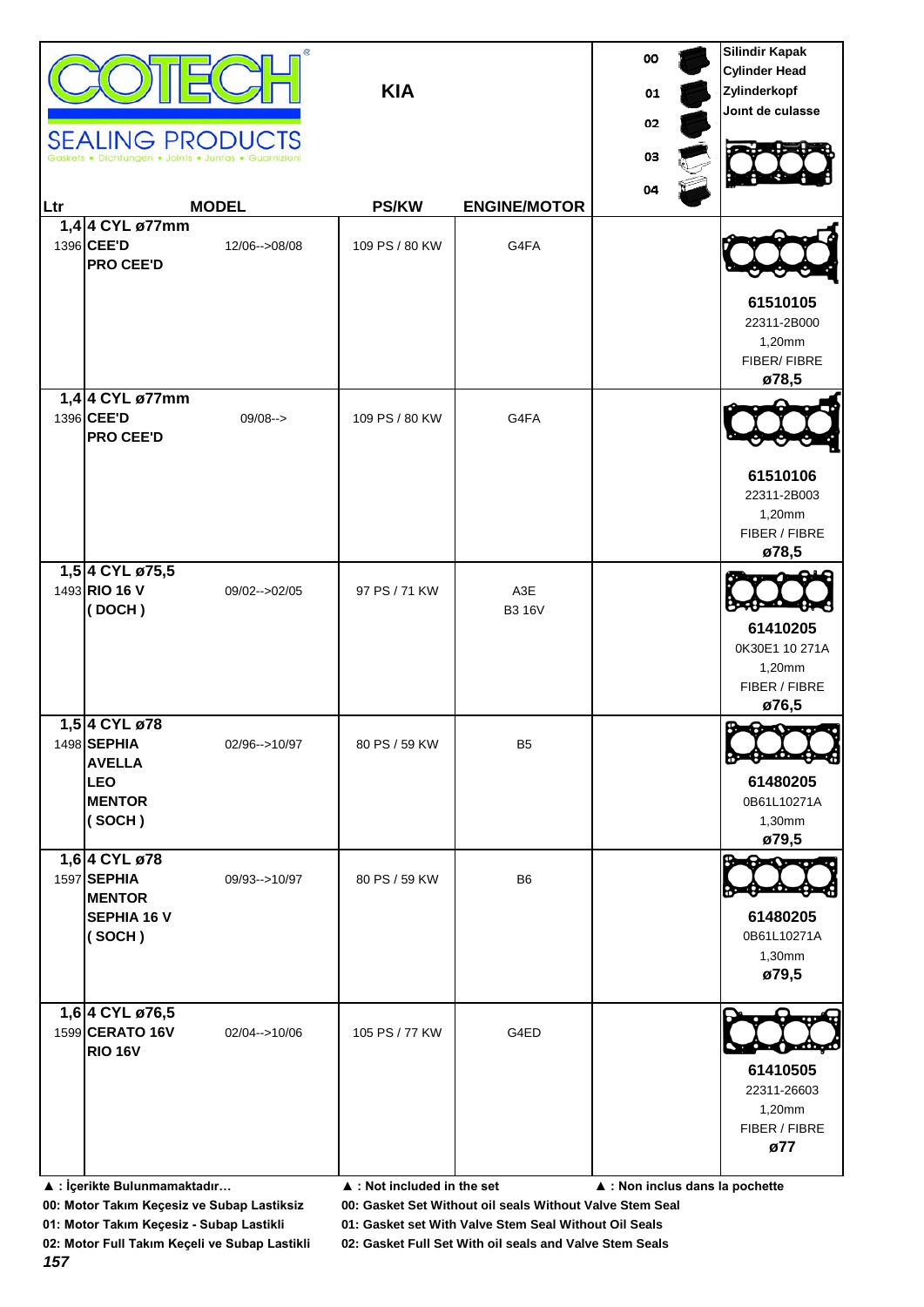| Subap Kapak                     | Karter         | <b>Emme Manifold</b>          | Egzoz Manifold               | Eksoz Boğaz                | Supap Keçesi     |  |
|---------------------------------|----------------|-------------------------------|------------------------------|----------------------------|------------------|--|
| Valve Cover Gasket Oil Pan      |                | Intake Manifold               | <b>Exhaust Manifold</b>      | <b>Exhaust Pipe</b>        | Valve Stem Seal  |  |
| Zylinderkopfhaube               | Ölwanne        | Ansaug                        | Auspuffkrümmer               | <b>Auspuff Kehle</b>       | Ventilschaft     |  |
| Couvre-culbut.                  | Carter d'huile | Admission                     | Collecteur                   |                            | Queue de soupape |  |
|                                 |                | O                             | D'echappement<br>$\log_{10}$ |                            |                  |  |
|                                 |                |                               |                              |                            |                  |  |
|                                 |                |                               |                              |                            |                  |  |
|                                 |                |                               |                              |                            |                  |  |
|                                 |                |                               |                              |                            |                  |  |
|                                 |                |                               |                              |                            |                  |  |
|                                 |                |                               |                              |                            |                  |  |
| $\blacksquare$ : Delik - Çentik |                | $\blacksquare$ : Hole - Notch |                              | <b>M</b> : Trou - Entaille |                  |  |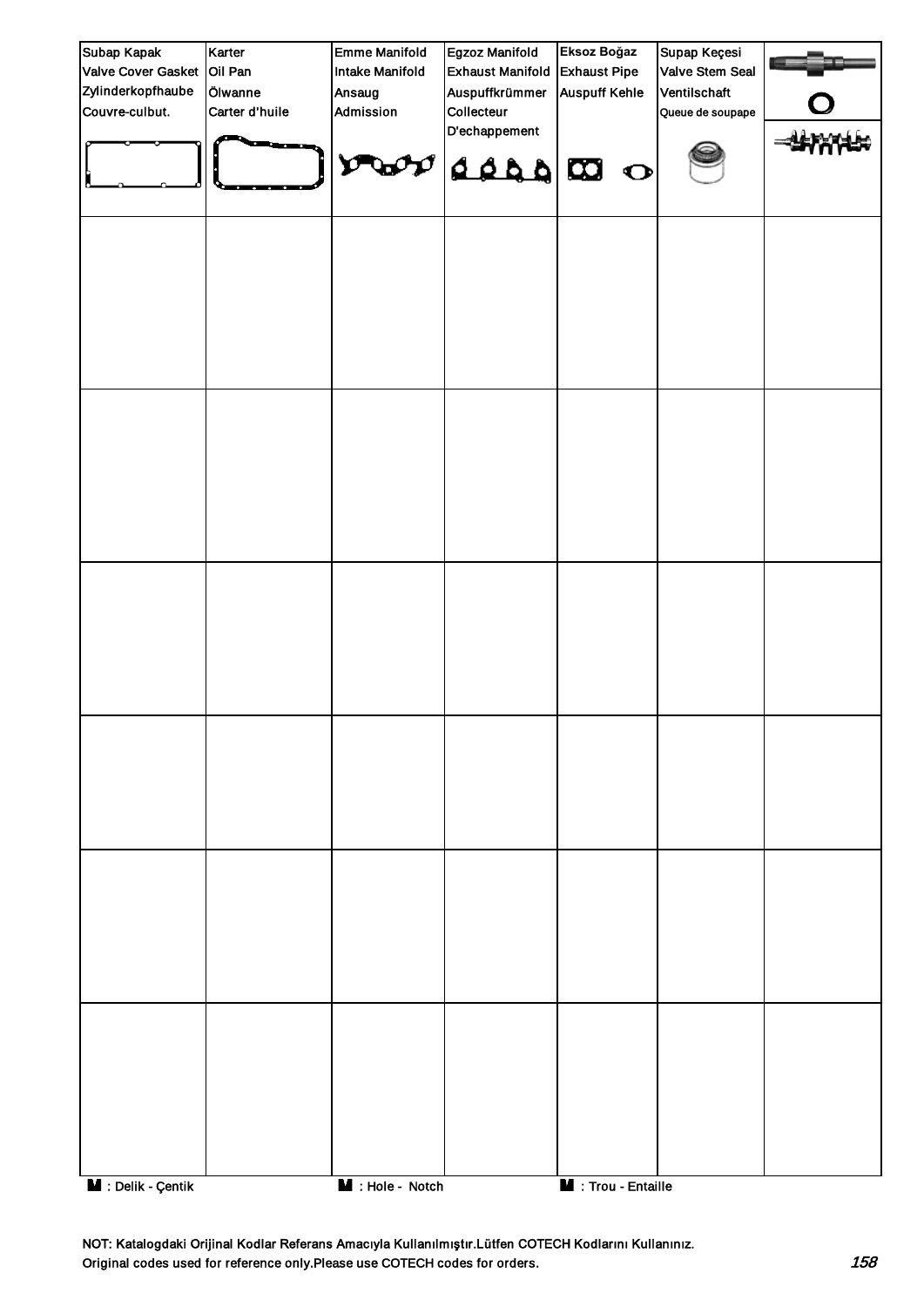|     | <b>SEALING PRODUCTS</b>                                                                                                              |               | <b>KIA</b>                                                           |                     | oo<br>01<br>02 | <b>Silindir Kapak</b><br><b>Cylinder Head</b><br>Zylinderkopf<br>Joint de culasse |
|-----|--------------------------------------------------------------------------------------------------------------------------------------|---------------|----------------------------------------------------------------------|---------------------|----------------|-----------------------------------------------------------------------------------|
| Ltr |                                                                                                                                      | <b>MODEL</b>  | <b>PS/KW</b>                                                         | <b>ENGINE/MOTOR</b> | 03<br>04       |                                                                                   |
|     | 1,6 4 CYL ø77mm<br>1591 CEE'D<br><b>PRO CEE'D</b><br><b>CERATO</b>                                                                   | 05/06-->10/08 | 122 PS / 90 KW<br>115 PS / 85 KW<br>126 PS / 93 KW                   | G4FC                |                | 61510105<br>22311-2B000<br>1,20mm<br>FIBER/FIBRE<br>ø78,5                         |
|     | 1,6 4 CYL ø77mm<br>1591 CEE'D<br><b>PRO CEE'D</b><br><b>CERATO</b><br><b>SOUL</b><br><b>CARENS</b>                                   | $11/08 ->$    | 122 PS / 90 KW<br>126 PS / 93 KW<br>115 PS / 85 KW<br>132 PS / 97 KW | G4FC                |                | 61510106<br>22311-2B003<br>1,20mm<br>FIBER / FIBRE<br>ø78,5                       |
|     | 2,0 4 CYL ø82<br>1975 SPECTRA 16V<br><b>CERATO 16V</b><br><b>SPORTAGE 16V</b><br><b>CARENS II 16V</b><br><b>CEE'D 16 V</b><br>(DOCH) | $04/04 - >$   | 143 PS / 105 KW<br>141 PS / 104 KW<br>139 PS / 102 KW                | G4GC                |                | 61418005<br>22311-23700<br>1,20mm<br>FIBER / FIBRE<br>ø84                         |
|     | 2,0 4 CYL ø85<br>1997 OPTIMA 16V<br><b>MAGENTIS 16V</b>                                                                              | $05/01--$     | 136 PS / 100 KW                                                      | G4JP                |                | ø<br>61510005<br>22311-38100<br>1,20mm<br>FIBER / FIBRE<br>ø86                    |
|     | 2,0 4 CYL ø86<br>1998 SPORTAGE<br>(SOCH)                                                                                             | 04/94-->08/99 | 95 PS / 70 KW                                                        | FE (8V)             |                | 61420305<br>F202-10-271<br>1,40mm<br>61420306<br>F202-10-271<br>1,80mm<br>ø87,5   |

**▲ : İçerikte Bulunmamaktadır… ▲ : Not included in the set ▲ : Non inclus dans la pochette**

**00: Motor Takım Keçesiz ve Subap Lastiksiz 00: Gasket Set Without oil seals Without Valve Stem Seal**

**01: Motor Takım Keçesiz - Subap Lastikli 01: Gasket set With Valve Stem Seal Without Oil Seals**

**02: Motor Full Takım Keçeli ve Subap Lastikli 02: Gasket Full Set With oil seals and Valve Stem Seals**

*159*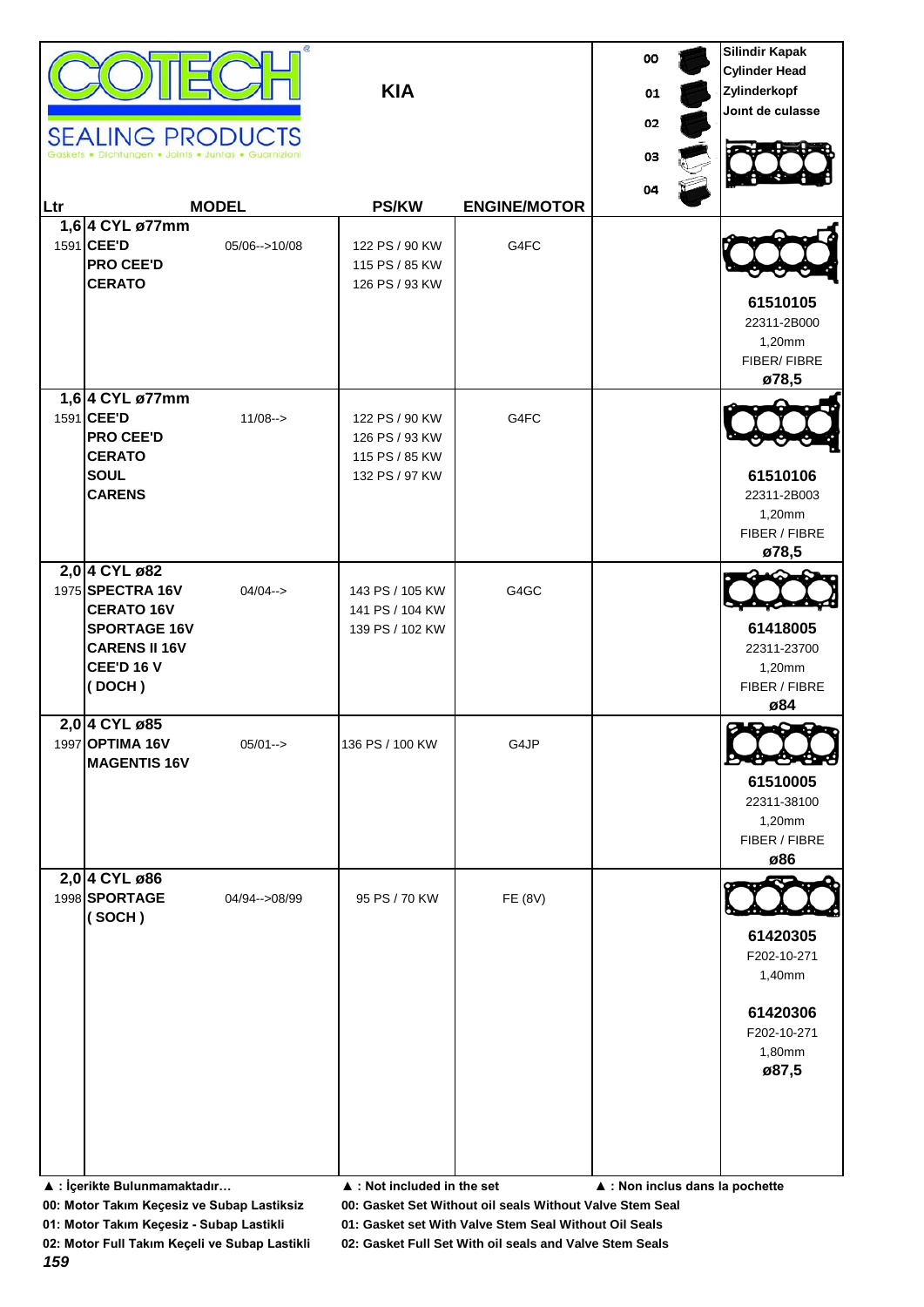| Subap Kapak        | Karter         | <b>Emme Manifold</b>          | Egzoz Manifold               | Eksoz Boğaz                | Supap Keçesi     |  |
|--------------------|----------------|-------------------------------|------------------------------|----------------------------|------------------|--|
| Valve Cover Gasket | Oil Pan        | Intake Manifold               | <b>Exhaust Manifold</b>      | <b>Exhaust Pipe</b>        | Valve Stem Seal  |  |
| Zylinderkopfhaube  | Ölwanne        | Ansaug                        | Auspuffkrümmer               | <b>Auspuff Kehle</b>       | Ventilschaft     |  |
| Couvre-culbut.     | Carter d'huile | Admission                     | Collecteur                   |                            | Queue de soupape |  |
|                    |                |                               | D'echappement<br>$\log_{10}$ |                            |                  |  |
|                    |                |                               |                              |                            |                  |  |
|                    |                |                               |                              |                            |                  |  |
|                    |                |                               |                              |                            |                  |  |
|                    |                |                               |                              |                            |                  |  |
|                    |                |                               |                              |                            |                  |  |
|                    |                |                               |                              |                            |                  |  |
| M : Delik - Çentik |                | $\blacksquare$ : Hole - Notch |                              | <b>M</b> : Trou - Entaille |                  |  |

NOT: Katalogdaki Orijinal Kodlar Referans Amacıyla Kullanılmıştır.Lütfen COTECH Kodlarını Kullanınız. Original codes used for reference only.Please use COTECH codes for orders. 160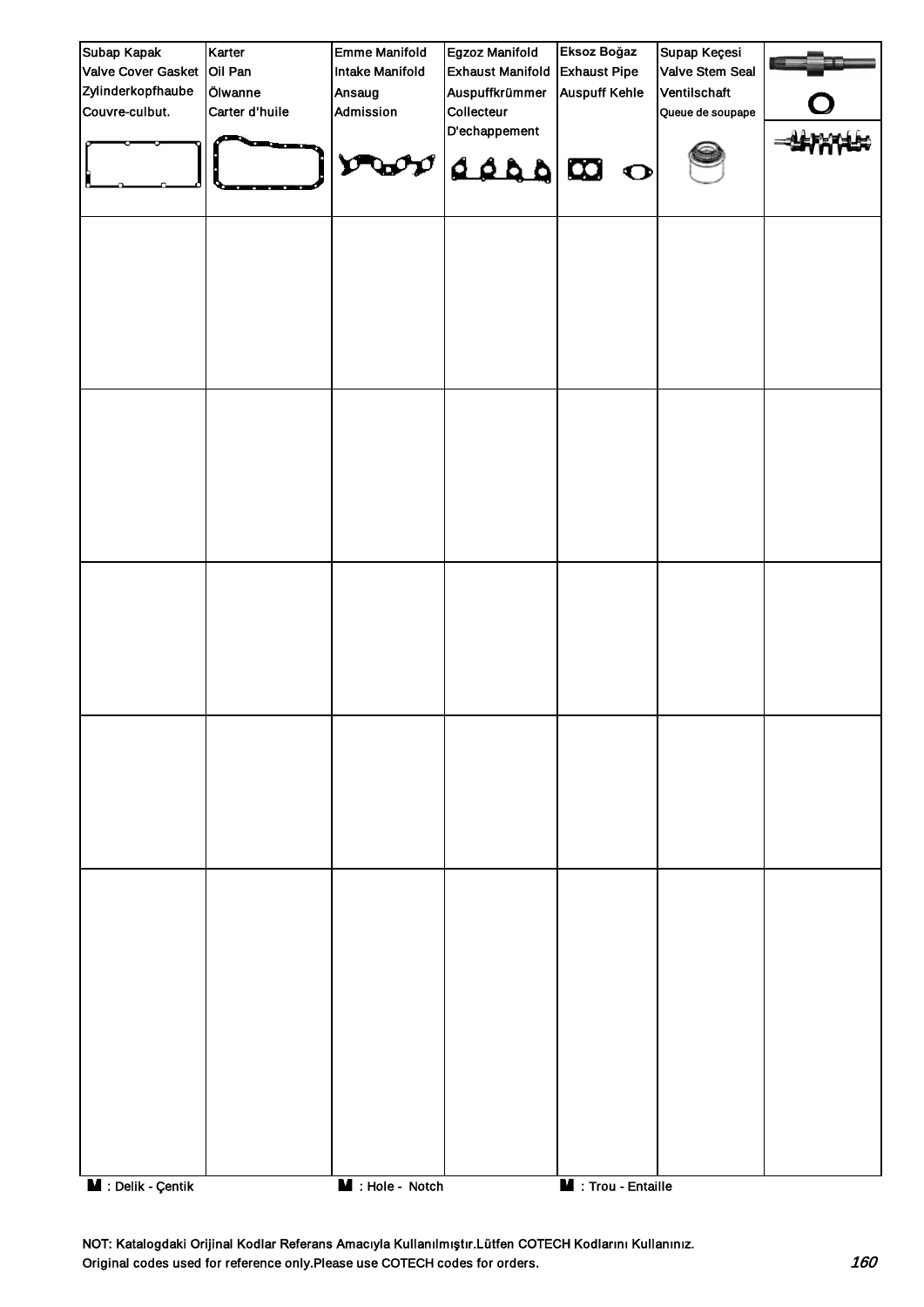| lLtr | <b>SEALING PRODUCTS</b><br>· Dichtungen · Joints · Juntas · Guarnizio<br>2,0 4 CYL ø86<br>1998 SPORTAGE 16V<br><b>RETONA 16V</b><br><b>CLARUS 16V</b><br>(DOCH) | <b>MODEL</b><br>$04/94 - >$ | <b>KIA</b><br><b>PS/KW</b><br>133 PS / 98 KW<br>128 PS / 94 KW | <b>ENGINE/MOTOR</b><br>FE.  | oo<br>01<br>02<br>03<br>04                                 | <b>Silindir Kapak</b><br><b>Cylinder Head</b><br>Zylinderkopf<br>Joint de culasse<br>61410305<br>0K013 10 271<br>1,20mm<br>FIBER / FIBRE<br>ø87,5                                                      |
|------|-----------------------------------------------------------------------------------------------------------------------------------------------------------------|-----------------------------|----------------------------------------------------------------|-----------------------------|------------------------------------------------------------|--------------------------------------------------------------------------------------------------------------------------------------------------------------------------------------------------------|
|      | 2,2 4 CYL ø86<br>2184 BESTA D<br><b>RETONA TD</b><br><b>SPORTAGE TD</b>                                                                                         | $02/96 - >$                 | 65 PS / 48 KW<br>83 PS / 61 KW                                 | R <sub>2</sub><br><b>RF</b> | 61410000<br>RF01-99-100                                    | 61410005<br>R201-10-271A<br>ø87,5                                                                                                                                                                      |
|      | 2,2 4 CYL ø88,9<br>2,200 CERES                                                                                                                                  | 1979-->1981                 | 89 PS / 70 KW                                                  | S <sub>2</sub>              | 61480000<br>0527-99-100                                    | 61480005<br>0527-10-271A<br>ø97                                                                                                                                                                        |
|      | 2,4 4 CYL ø92<br>2,400 CERES                                                                                                                                    | 1973-->1977                 | 81 PS / 77 KW                                                  | XA<br>XB                    | 61480000<br>0527-99-100                                    | 61480005<br>0527-10-271A<br>ø97                                                                                                                                                                        |
|      | 2,5 4 CYL ø91,1<br>2476 PREGIO<br>K2500<br><b>BONGO</b><br>(SOCH)<br>▲ : İçerikte Bulunmamaktadır                                                               |                             | 94 PS / 69 KW<br>$\blacktriangle$ : Not included in the set    | 4DBH                        | 61470002<br>20910-42E00<br>▲ : Non inclus dans la pochette | 61470005<br>MD302893<br>1,60mm 5 <b>M</b><br>61470006<br>22311-42525<br>1,55mm $4 \blacksquare$<br>61470007<br>22311-42855<br>1,50mm $3 \text{ M}$<br>61470008<br>22311-42515<br>1,45mm $2$ M<br>ø92,5 |

**01: Motor Takım Keçesiz - Subap Lastikli 01: Gasket set With Valve Stem Seal Without Oil Seals**

*161*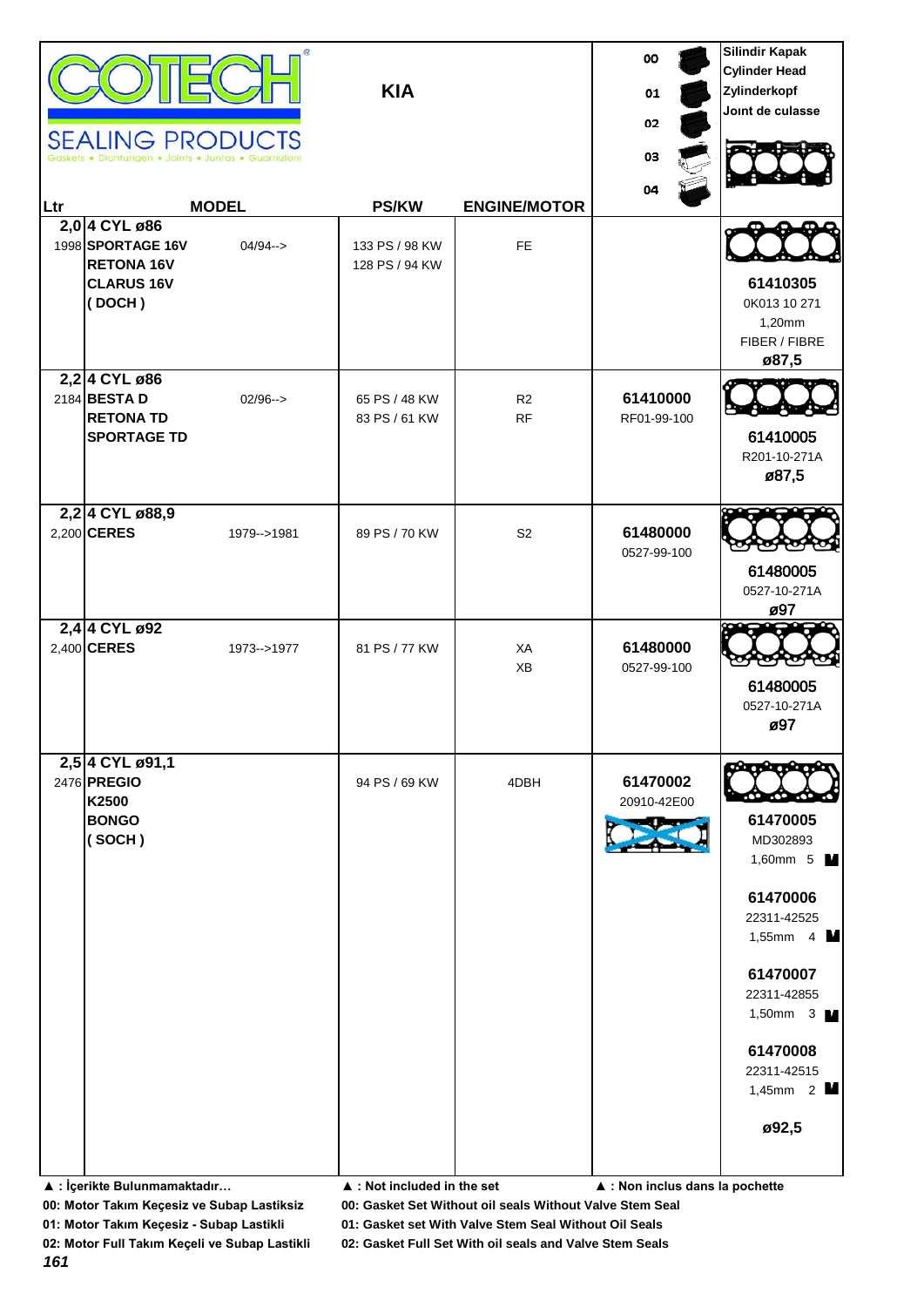

NOT: Katalogdaki Orijinal Kodlar Referans Amacıyla Kullanılmıştır.Lütfen COTECH Kodlarını Kullanınız. Original codes used for reference only.Please use COTECH codes for orders. 162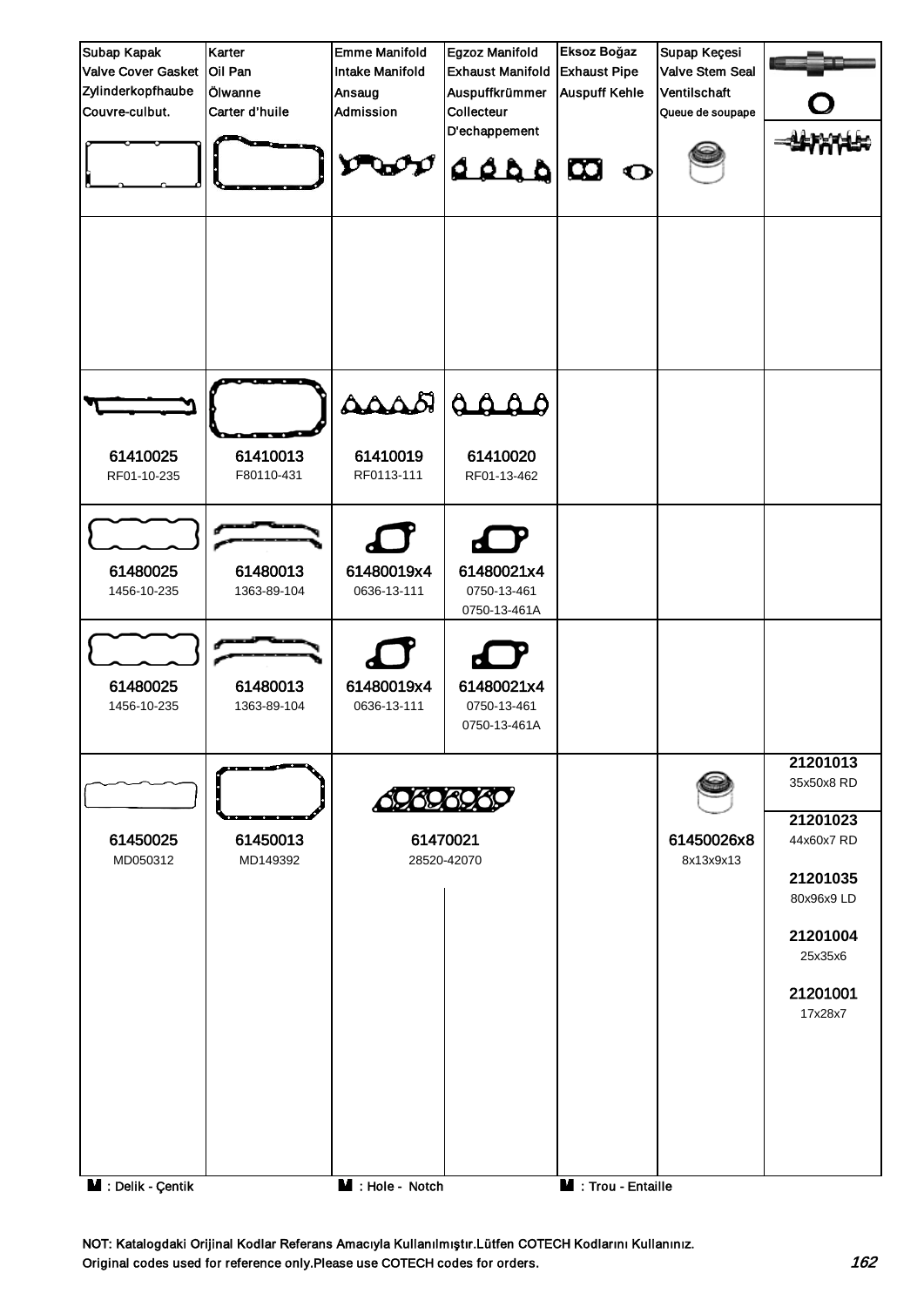| Ltr | <b>SEALING PRODUCTS</b><br>en • Joints • Juntas • Guar<br><b>MODEL</b><br>2,5 4 CYL ø91<br>2497 SORENTO CRDI 16V<br>(DOCH) | $08/02--$   | <b>KIA</b><br><b>PS/KW</b><br>140 PS / 103 KW               | <b>ENGINE/MOTOR</b><br>D4CB | 00<br>01<br>02<br>03<br>04      | <b>Silindir Kapak</b><br><b>Cylinder Head</b><br>Zylinderkopf<br>Joint de culasse<br>61415505<br>22311-4A000<br>1,40mm<br>FIBER / FIBRE |
|-----|----------------------------------------------------------------------------------------------------------------------------|-------------|-------------------------------------------------------------|-----------------------------|---------------------------------|-----------------------------------------------------------------------------------------------------------------------------------------|
|     | 2,7 4 CYL ø94,5<br>2665 K2700<br><b>PREGIO</b><br><b>BESTA GS</b><br><b>BONGO</b><br>(SOCH)                                | $10/97 - >$ | 80 PS / 59 KW<br>82 PS / 60 KW                              | J2                          |                                 | ø92,5<br>61411205<br>0K65A10271B<br>1,60mm<br>FIBER / FIBRE<br>61411206<br>0K65A10271B<br>2,0mm<br>FIBER / FIBRE                        |
|     | 2,9 4 CYL ø97,1<br>2902 SEDONA 16V<br><b>CARNIVAL TDI 16V</b><br><b>CARNIVAL II CRDI 16V</b>                               | $10/01 - >$ | 144 PS / 106 KW                                             | KJ                          |                                 | ø98,5<br>61510405<br>0K56A10271B<br>1,50mm<br>FIBER / FIBRE<br>ø100,5                                                                   |
|     | 2,9 4 CYL ø98<br>2956 BESTA GS<br>K300<br>(SOCH)<br>▲ : İçerikte Bulunmamaktadır                                           | $07/00--$   | 85 PS / 63 KW<br>$\blacktriangle$ : Not included in the set | <b>JTA</b>                  | ▲ : Non inclus dans la pochette | 61410905<br>0K75A10271<br>1,60mm<br>FIBER / FIBRE<br>61410906<br>0K75A10271<br>2,0mm<br>FIBER / FIBRE<br>ø101                           |

**01: Motor Takım Keçesiz - Subap Lastikli 01: Gasket set With Valve Stem Seal Without Oil Seals**

*163*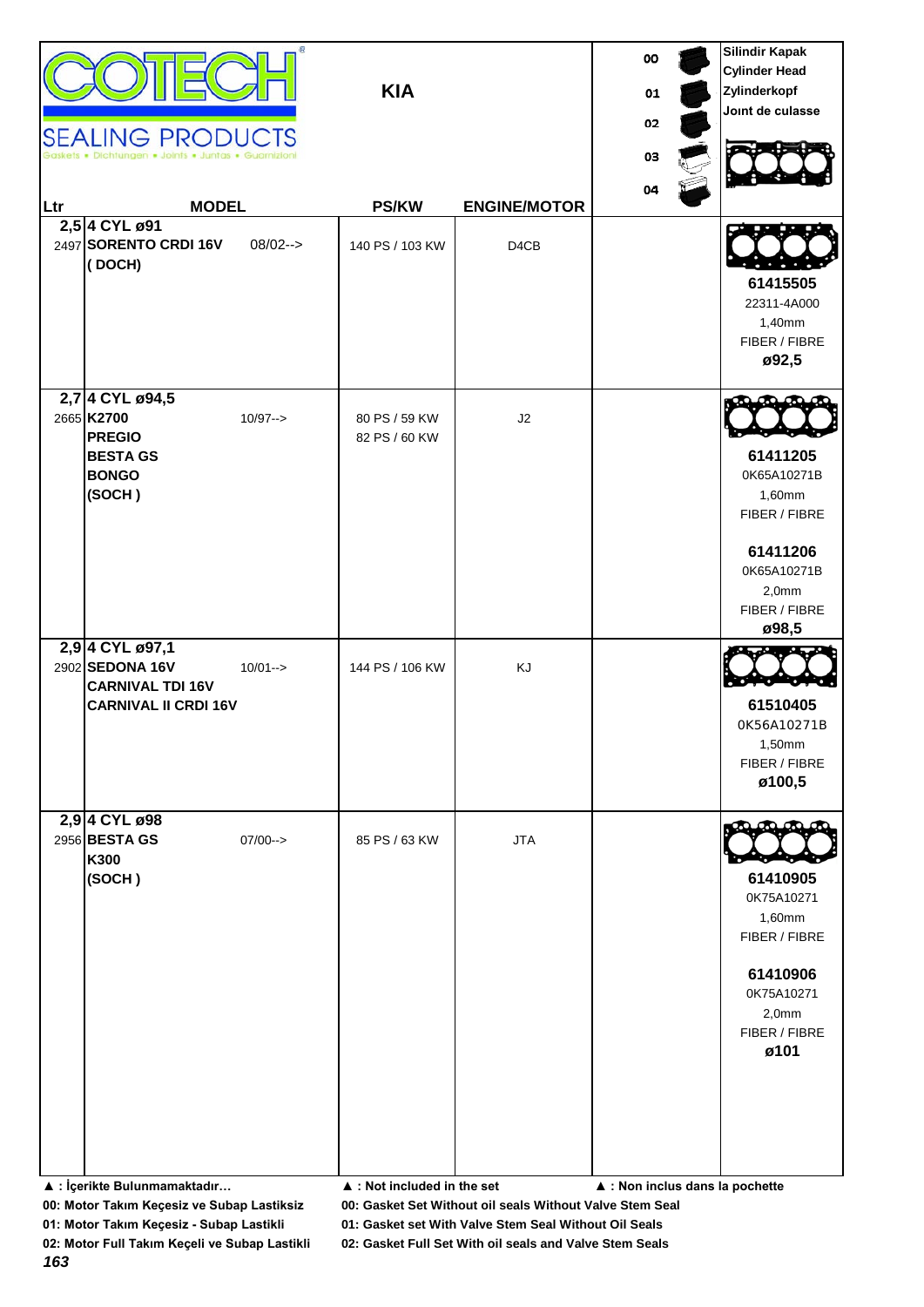| Subap Kapak        | Karter         | <b>Emme Manifold</b>          | Egzoz Manifold              | Eksoz Boğaz          | Supap Keçesi     |  |
|--------------------|----------------|-------------------------------|-----------------------------|----------------------|------------------|--|
| Valve Cover Gasket | Oil Pan        | Intake Manifold               | <b>Exhaust Manifold</b>     | <b>Exhaust Pipe</b>  | Valve Stem Seal  |  |
| Zylinderkopfhaube  | Ölwanne        | Ansaug                        | Auspuffkrümmer              | <b>Auspuff Kehle</b> | Ventilschaft     |  |
| Couvre-culbut.     | Carter d'huile | Admission                     | Collecteur<br>D'echappement |                      | Queue de soupape |  |
|                    |                | О                             | a a a a a                   |                      |                  |  |
|                    |                |                               |                             |                      |                  |  |
|                    |                |                               |                             |                      |                  |  |
|                    |                |                               |                             |                      |                  |  |
|                    |                |                               |                             |                      |                  |  |
|                    |                |                               |                             |                      |                  |  |
|                    |                |                               |                             |                      |                  |  |
|                    |                |                               |                             |                      |                  |  |
|                    |                |                               |                             |                      |                  |  |
|                    |                |                               |                             |                      |                  |  |
|                    |                |                               |                             |                      |                  |  |
|                    |                |                               |                             |                      |                  |  |
|                    |                |                               |                             |                      |                  |  |
|                    |                |                               |                             |                      |                  |  |
|                    |                |                               |                             |                      |                  |  |
|                    |                |                               |                             |                      |                  |  |
|                    |                |                               |                             |                      |                  |  |
|                    |                |                               |                             |                      |                  |  |
|                    |                |                               |                             |                      |                  |  |
| M : Delik - Çentik |                | $\blacksquare$ : Hole - Notch |                             | M : Trou - Entaille  |                  |  |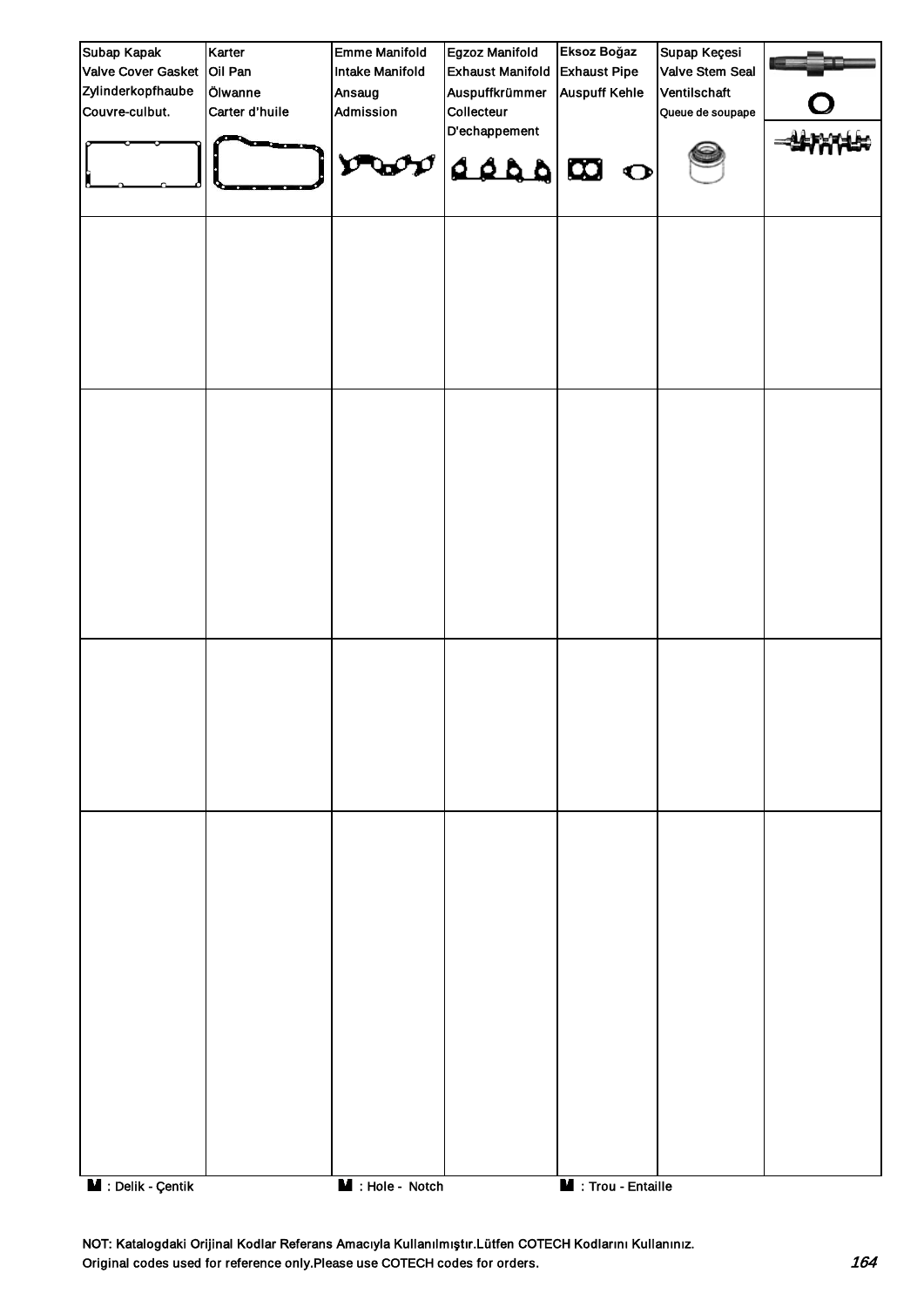|     | <b>SEALING PRODUCTS</b>                              | œ                           | <b>KIA</b>                                 |                             | oo<br>01<br>02<br>03<br>04      | <b>Silindir Kapak</b><br><b>Cylinder Head</b><br>Zylinderkopf<br>Joint de culasse         |
|-----|------------------------------------------------------|-----------------------------|--------------------------------------------|-----------------------------|---------------------------------|-------------------------------------------------------------------------------------------|
| Ltr | 3,3 6 CYL ø92<br>3297 SORENTO I V6                   | <b>MODEL</b><br>$11/07 - >$ | <b>PS/KW</b><br>248 PS / 182 KW            | <b>ENGINE/MOTOR</b><br>G6DB |                                 | 61510305                                                                                  |
|     |                                                      |                             |                                            |                             |                                 | 22311-3C140<br>1,50mm<br>FIBER / FIBRE<br>22311-3C130<br>1,50mm<br>FIBER / FIBRE<br>ø93,5 |
|     | 3,5 6 CYL ø93<br>3497 SORENTO V6<br><b>SEDONA V6</b> | $11/02 ->$<br>$09/03 ->$    | 203 PS/ 149 KW                             | 6G74<br>G6CU                |                                 | 61416005                                                                                  |
|     | <b>OPIRUS V6</b><br><b>AMANTI V6</b>                 |                             |                                            |                             |                                 | 22311-39501                                                                               |
|     | (DOCH)                                               |                             |                                            |                             |                                 | 1,20mm<br>FIBER / FIBRE                                                                   |
|     |                                                      |                             |                                            |                             |                                 | 22311-39502<br>1,20mm<br>FIBER / FIBRE<br>ø94                                             |
|     |                                                      |                             |                                            |                             |                                 |                                                                                           |
|     |                                                      |                             |                                            |                             |                                 |                                                                                           |
|     |                                                      |                             |                                            |                             |                                 |                                                                                           |
|     |                                                      |                             |                                            |                             |                                 |                                                                                           |
|     |                                                      |                             |                                            |                             |                                 |                                                                                           |
|     |                                                      |                             |                                            |                             |                                 |                                                                                           |
|     |                                                      |                             |                                            |                             |                                 |                                                                                           |
|     | ▲ : İçerikte Bulunmamaktadır                         |                             | $\blacktriangle$ : Not included in the set |                             | ▲ : Non inclus dans la pochette |                                                                                           |

**01: Motor Takım Keçesiz - Subap Lastikli 01: Gasket set With Valve Stem Seal Without Oil Seals**

*165*